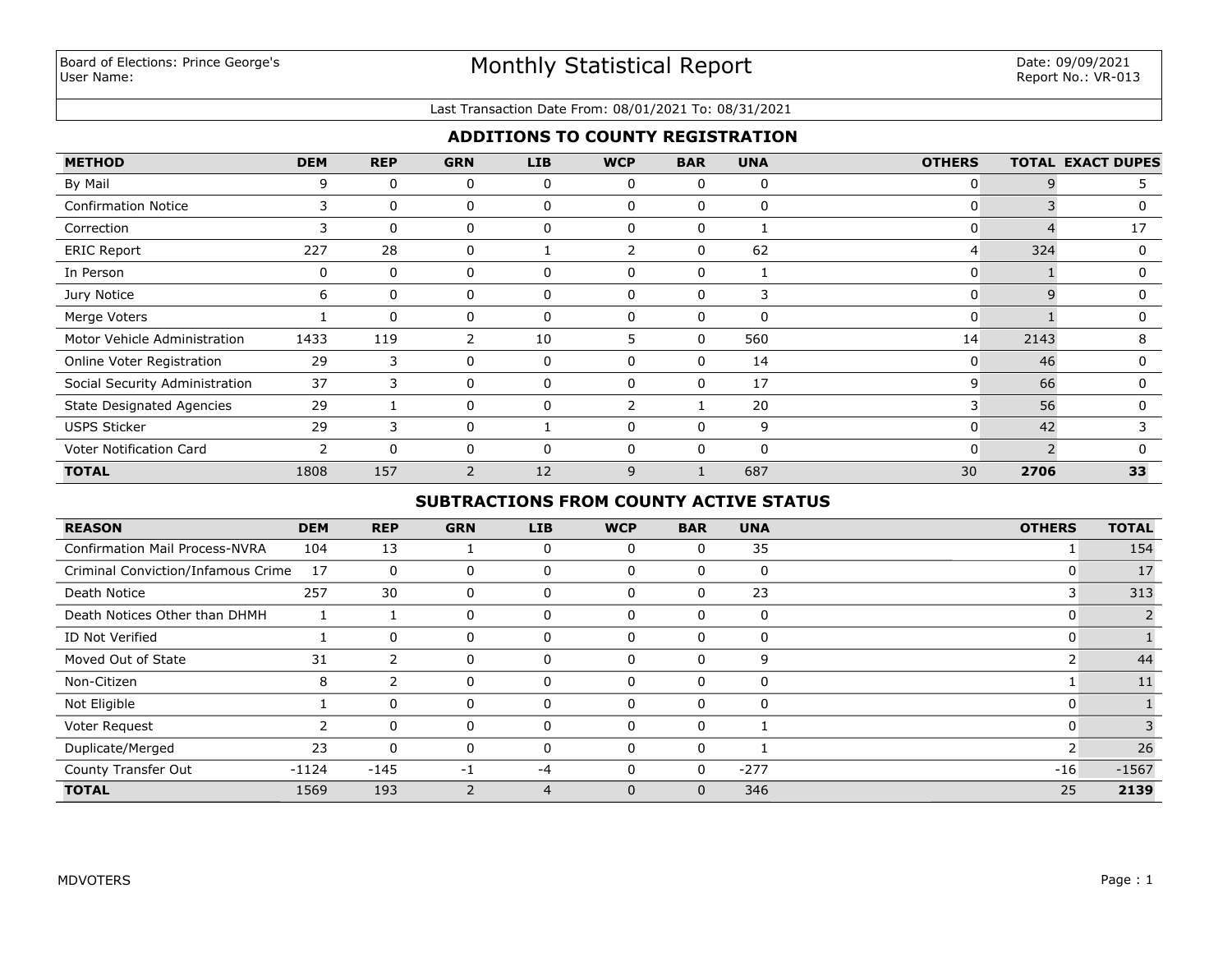#### Last Transaction Date From: 08/01/2021 To: 08/31/2021

| <b>AFFILIATION CHANGES</b> |            |                          |            |            |            |            |            |               |              |
|----------------------------|------------|--------------------------|------------|------------|------------|------------|------------|---------------|--------------|
| <b>CHANGE</b>              | <b>DEM</b> | <b>REP</b>               | <b>GRN</b> | <b>LIB</b> | <b>WCP</b> | <b>BAR</b> | <b>UNA</b> | <b>OTHERS</b> | <b>TOTAL</b> |
| From                       | 309        | 74                       |            |            |            |            | 90         | 66            | 547          |
| To                         | 117        |                          |            |            |            |            | 263        | 80            | 547          |
| <b>TOTAL</b>               | $-192$     | $\overline{\phantom{0}}$ |            |            |            |            | 173        | 14            | 0            |

## **CURRENT ACTIVE REGISTRATION**

| <b>ACTIVITY</b>              | <b>DEM</b> | <b>REP</b> | <b>GRN</b> | LIB  | <b>WCP</b> | <b>BAR</b> | <b>UNA</b> | <b>OTHERS</b> | <b>TOTAL</b> |
|------------------------------|------------|------------|------------|------|------------|------------|------------|---------------|--------------|
| <b>BEGINNING OF REPORT</b>   | 470138     | 38253      | 716        | 1225 | 335        | 147        | 80683      | 11099         | 602596       |
| ADDITIONS $(+)$              | 1808       | 157        |            | 12   | 9          |            | 687        | 30            | 2706         |
| REINSTATED (+)               | 59         |            |            | 0    |            |            | 18         |               | 86           |
| CANCELLED (-)                | $-339$     | $-34$      | 0          |      |            | 0          | $-34$      | -8            | $-415$       |
| COUNTY TRANSFER OUT (-)      | $-1124$    | $-145$     | -1         | $-4$ |            | 0          | $-277$     | $-16$         | $-1567$      |
| AFFILIATION CHANGES (+ OR -) | $-192$     | $-2$       |            |      |            |            | 173        | 14            |              |
| * INACTIVATED (-)            | $-105$     | $-14$      | -1         |      |            |            | $-35$      | $-1$          | $-156$       |
| $*$ REACTIVATED $(+)$        | 130        |            | 0          |      |            | $\Omega$   | 34         | 0             | 169          |
| <b>END OF REPORT TOTALS</b>  | 470375     | 38224      | 718        | 1240 | 346        | 148        | 81249      | 11119         | 603419       |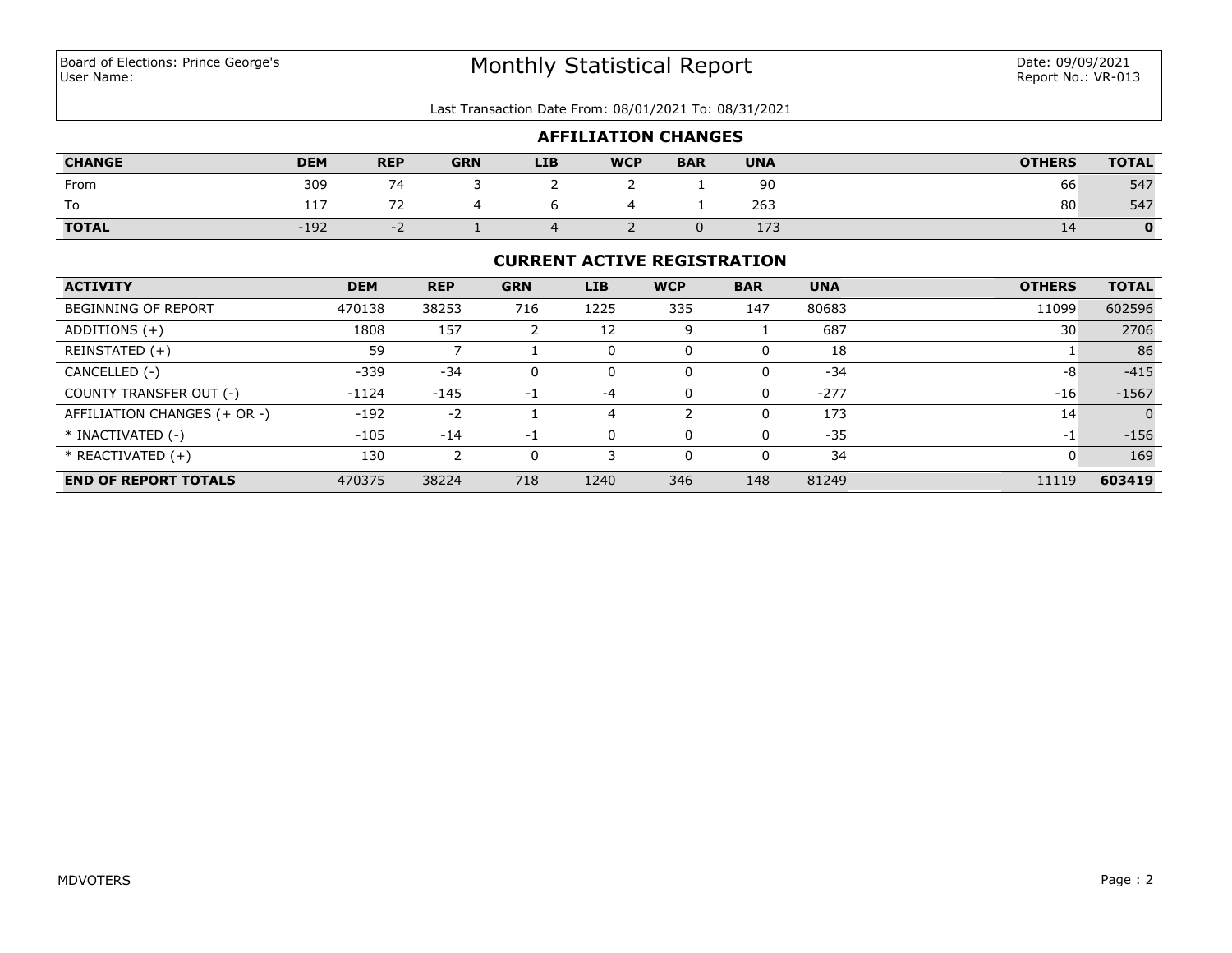#### Last Transaction Date From: 08/01/2021 To: 08/31/2021

### **INACTIVE REGISTRATION**

### **SUBTRACTIONS FROM COUNTY INACTIVE STATUS**

| <b>REASON</b>                      | <b>DEM</b>            | <b>REP</b>     | <b>GRN</b>  | LIB            | <b>WCP</b>  | <b>BAR</b>   | <b>UNA</b>     | <b>OTHERS</b> | <b>TOTAL</b> |
|------------------------------------|-----------------------|----------------|-------------|----------------|-------------|--------------|----------------|---------------|--------------|
| Absentee Ballot Application        | 0                     | 0              | 0           | 0              | 0           | 0            |                | 0             |              |
| Correction                         | 17                    | 0              | 0           |                | 0           | 0            | 3              | 0             | 21           |
| Criminal Conviction/Infamous Crime | 0                     |                | 0           | 0              | 0           | 0            | 0              | 0             |              |
| Death Notice                       | 13                    | $\overline{2}$ | 0           | 0              | 0           | 0            | 2              | 0             | 17           |
| ID Not Verified                    | 0                     | 0              | 0           | 0              | 0           | 0            | 0              |               |              |
| Merge Voters                       |                       | 0              | 0           | 0              | 0           | 0            | 0              | 0             |              |
| Motor Vehicle Administration       | 105                   |                | 0           | 0              | 0           | $\Omega$     | 24             | 0             | 130          |
| Moved Out of State                 | 30                    | $\overline{4}$ | 0           | 0              | 0           | 0            | $\overline{2}$ | 0             | 36           |
| State Designated Agencies          | $\mathbf{2}^{\prime}$ | 0              | 0           | 0              | 0           | 0            |                | 0             | 3            |
| <b>USPS Sticker</b>                | 10                    |                | 0           |                | 0           | 0            |                | 0             | 13           |
| Voter Request                      |                       | 0              | 0           | 0              | 0           | 0            | 0              | 0             |              |
| Duplicate/Merged                   | 0                     | 0              | 0           | 0              | 0           | 0            | 0              | 0             | $\mathbf{0}$ |
| County Transfer Out                | $-35$                 | -6             | $\mathbf 0$ | 0              | 0           | $\mathbf{0}$ | $-8$           | 0             | $-49$        |
| <b>TOTAL</b>                       | 214                   | 15             | $\mathbf 0$ | $\overline{2}$ | $\mathbf 0$ | $\mathbf{0}$ | 42             |               | 274          |

### **CURRENT INACTIVE REGISTRATION**

| <b>ACTIVITY</b>              | <b>DEM</b> | <b>REP</b> | <b>GRN</b> | <b>LIB</b> | <b>WCP</b> | <b>BAR</b> | <b>UNA</b> | <b>OTHERS</b> | <b>TOTAL</b> |
|------------------------------|------------|------------|------------|------------|------------|------------|------------|---------------|--------------|
| <b>BEGINNING OF REPORT</b>   | 21350      | 2507       | 61         | 163        |            | 4          | 5536       | 468           | 30096        |
| $*$ INACTIVATED $(+)$        | 105        | 14         |            |            | 0          |            | 35         |               | 156          |
| *REACTIVATED (-)             | $-135$     | $-2$       |            | -2         | U          |            | $-30$      |               | $-169$       |
| COUNTY TRANSFER OUT (-)      | $-35$      | -6         |            |            | 0          |            | -8         |               | $-49$        |
| AFFILIATION CHANGES (+ OR -) |            | 0          |            |            | 0          |            | 0          |               |              |
| CANCELLED FROM INACTIVE (-)  | $-73$      | $-10$      |            |            | 0          |            | $-10$      | -2            | $-95$        |
| PENDING FROM INACTIVE (-)    |            | 0          |            |            | 0          |            | 0          | - 1           | - 1          |
| <b>TOTAL INACTIVE</b>        | 21212      | 2503       | 62         | 161        |            |            | 5523       | 466           | 29938        |

## **ACTIVE AND INACTIVE REGISTRATION TOTAL REGISTRATION RECORDS**

| <b>ACTIVITY</b><br>the company's company's company's company's company's company's | <b>DEM</b> | <b>REP</b> | <b>GRN</b> | <b>LIB</b> | <b>WCP</b><br>______ | <b>BAR</b> | <b>UNA</b> | <b>OTHERS</b><br>______ | <b>TOTAL</b> |
|------------------------------------------------------------------------------------|------------|------------|------------|------------|----------------------|------------|------------|-------------------------|--------------|
|                                                                                    |            |            |            |            |                      |            |            |                         |              |